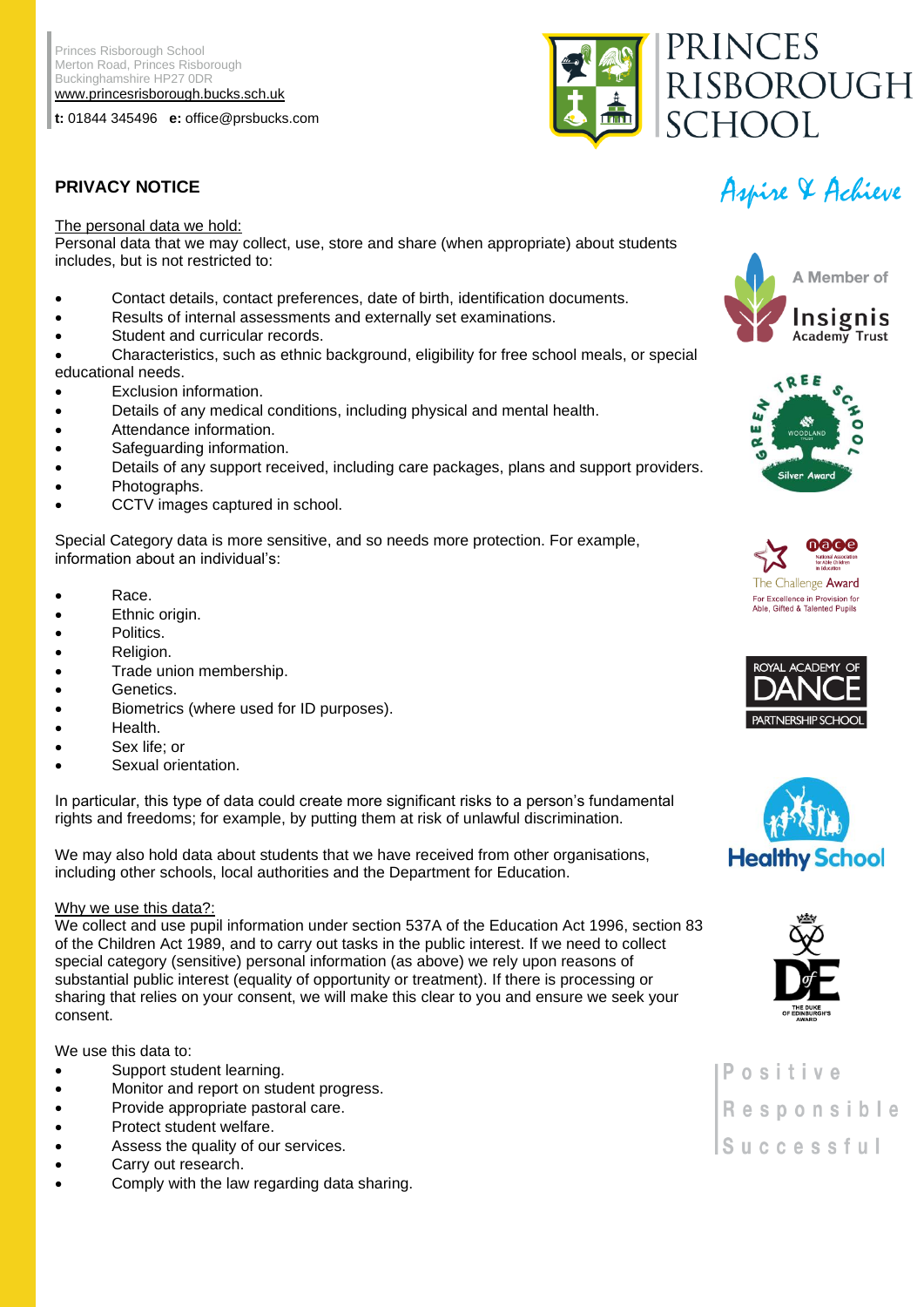# Our legal basis for using this data:

We only collect and use students' personal data when the law allows us to. Most commonly, we process it where:

- We need to comply with a legal obligation.
- We need it to perform an official task in the public interest.
- Less commonly, we may also process students' personal data in situations where:
- We have obtained consent to use it in a certain way.
- We need to protect the individual's vital interests (or someone else's interests).

Where we have obtained consent to use students' personal data, this consent can be withdrawn at any time. We will make this clear when we ask for consent, and explain how consent can be withdrawn.

Some of the reasons listed above for collecting and using students' personal data overlap, and there may be several grounds which justify our use of this data.

#### Collecting this information

While the majority of information we collect about students is mandatory, there is some information that can be provided voluntarily.

Whenever we seek to collect information from you or your child, we make it clear whether providing it is mandatory or optional. If it is mandatory, we will explain the possible consequences of not complying.

#### How we store this data

We keep personal information about students while they are attending our school. We may also keep it beyond their attendance at our school if this is necessary in order to comply with our legal obligations. Our record retention schedule/records management policy is currently under review and will be updated soonest, it sets out how long we keep information about students.

#### Data sharing

We do not share information about students with any third party without consent unless the law and our policies allow us to do so.

Where it is legally required or necessary (and it complies with data protection law) we may share personal information about students with:

• Our local authority – to meet our legal obligations to share certain information with it, such as safeguarding concerns and exclusions.

- The Department for Education.
- The students' family and representatives.
- Educators and examining bodies.
- Our regulator: Ofsted

• Suppliers and service providers – to enable them to provide the service we have contracted them for.

- Financial organisations.
- Central and local government.
- Our auditors.
- Survey and research organisations.
- Health authorities.
- Security organisations.
- Health and social welfare organisations.
- Professional advisers and consultants.
- Charities and voluntary organisations.
- Police forces, courts, tribunals.
- Professional bodies.
- Third party providers of information services, where consent has been given

• Contracted providers of services (such as photographers, catering providers, Ricoh (copier/printer)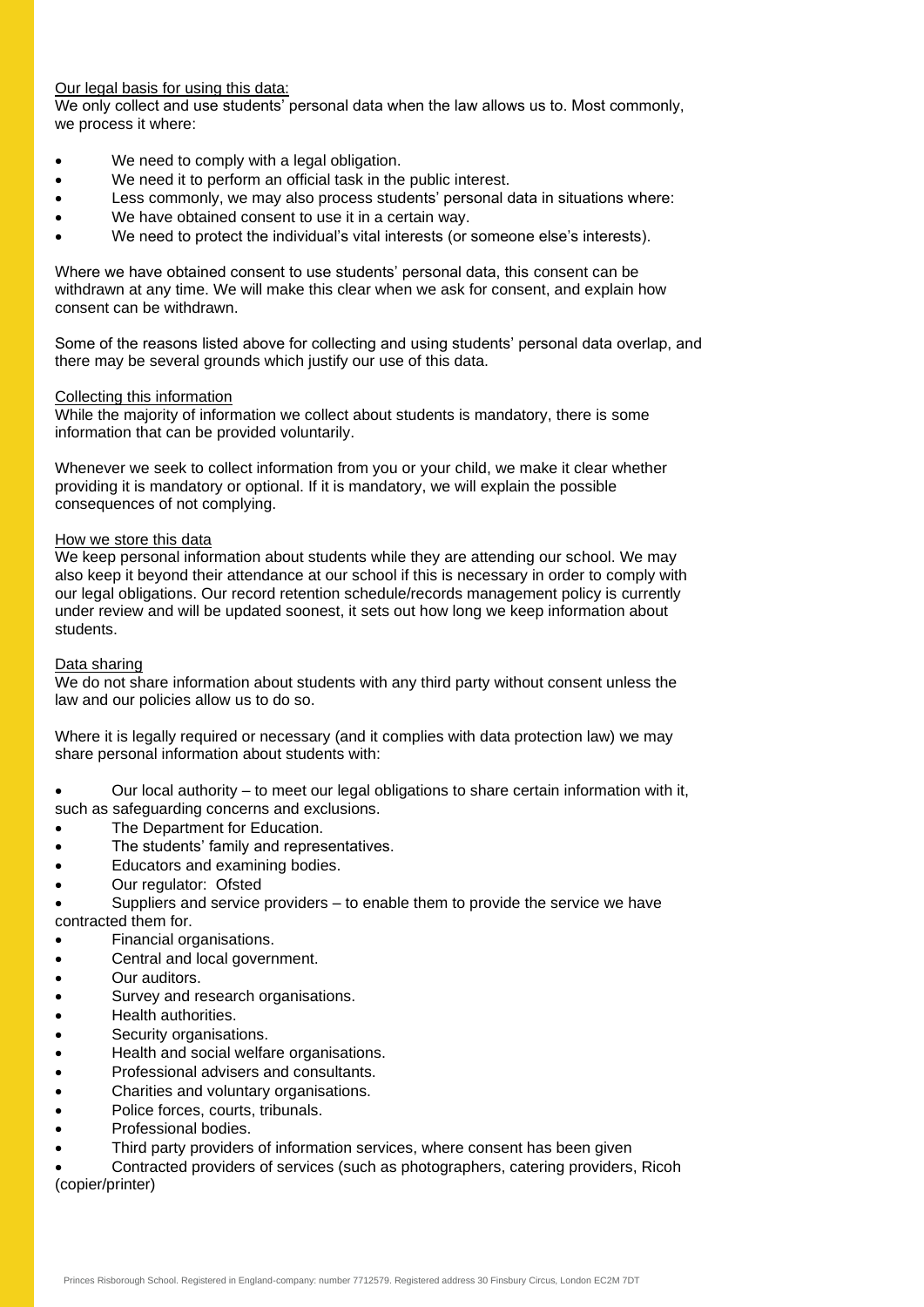#### National Pupil Database

We are required to provide information about students to the Department for Education as part of statutory data collections such as the school census

Some of this information is then stored in the National Pupil Database (NPD), which is owned and managed by the Department and provides evidence on school performance to inform research.

The database is held electronically so it can easily be turned into statistics. The information is securely collected from a range of sources including schools, local authorities and exam boards.

The Department for Education may share information from the NPD with other organisations which promote children's education or wellbeing in England. Such organisations must agree to strict terms and conditions about how they will use the data.

For more information, see the Department's webpage on how it collects and shares research data.

You can also contact the Department for Education with any further questions about the NPD.

# Youth support services (age 13 and over)

Once our students reach the age of 13, we are legally required to pass on certain information about them to Buckinghamshire Youth Support Services, as it has legal responsibilities regarding the education or training of 13-19 year-olds under section 507B of the Education Act 1996. This information enables it to provide youth support services and careers advisers.

The information shared is limited to the child's name, address and date of birth. However, where a parent or guardian provides their consent, other information relevant to the provision of youth support services will be shared. **Please let us know if you give you consent by ticking the relevant box in the Admission Forms Booklet.** This right is transferred to the student once they reach the age of 16.

# Youth support services (age 16+)

We will also share certain information about students aged 16+ with our local authority and/or provider of youth support services as they have responsibilities in relation to the education or training of 13-19 year olds under section 507B of the Education Act 1996.

This information enables it to provide post-16 education and training providers, youth support services and careers advisors.

# Transferring data internationally

Where we transfer personal data to a country or territory outside the European Economic Area, we will do so in accordance with data protection law.

# Parents and students' rights regarding personal data

Individuals have a right to make a 'subject access request' to gain access to personal information that the school holds about them.

Parents/carers can make a request with respect to their child's data where the child is not considered mature enough to understand their rights over their own data (usually under the age of 13), or where the child has provided consent.

If you make a subject access request, and if we do hold information about you or your child, we will:

- Give you a description of it
- Tell you why we are holding and processing it, and how long we will keep it for
- Explain where we got it from, if not from you or your child
- Tell you who it has been, or will be, shared with

Let you know whether any automated decision-making is being applied to the data,

and any consequences of this

• Give you a copy of the information in an intelligible form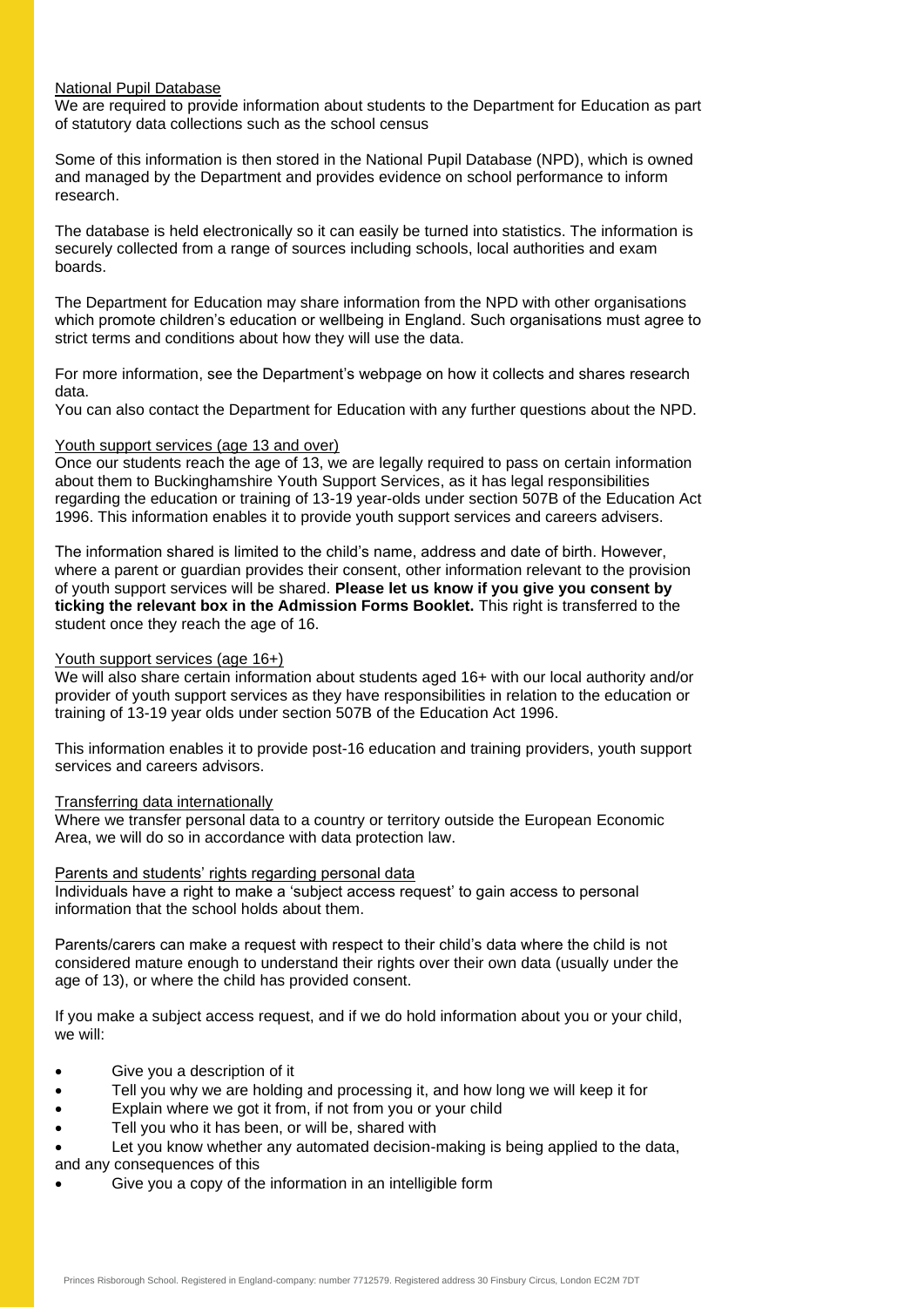• Individuals also have the right for their personal information to be transmitted electronically to another organisation in certain circumstances.

If you would like to make a request please contact our Data Protection Regulator (contact details below).

# Other rights

Under data protection law, individuals have certain rights regarding how their personal data is used and kept safe, including the right to:

- Object to the use of personal data if it would cause, or is causing, damage or distress
- Prevent it being used to send direct marketing

• Object to decisions being taken by automated means (by a computer or machine, rather than by a person)

• In certain circumstances, have inaccurate personal data corrected, deleted or destroyed, or restrict processing

- Claim compensation for damages caused by a breach of the data protection regulations
- Withdraw consent (if applicable).
- Make a complaint to the [Information Commissioners Office \(ICO\).](https://ico.org.uk/)
- Know what we are doing with your information and why we are doing it.
- Ask us to correct any mistakes in the information we hold about you.

Depending on our reason for using your information you may also be entitled to:

- Ask us to delete information we hold about you.
- Have your information transferred electronically to yourself or to another organisation.
- Object to decisions being made that significantly affect you.
- Object to how we are using your information.
- Stop us using your information in certain ways.

We will always seek to comply with your request however we may be required to hold or use your information to comply with legal duties. Please note: your request may delay or prevent us delivering a service to you.

For further information about your rights, including the circumstances in which they apply, see the guidance from the ICO on individuals' rights under the General Data Protection Regulation.

To exercise any of these rights, please contact our Data Protection Regulator (contact details below).

#### **Complaints**

We take any complaints about our collection and use of personal information very seriously. If you think that our collection or use of personal information is unfair, misleading or inappropriate, or have any other concern about our data processing, please raise this with us in the first instance.

To make a complaint, please contact our Data Protection Regulators (contact details below).

Alternatively, you can make a complaint to the Information Commissioner's Office:

- Report a concern online at https://ico.org.uk/concerns/
- Call 0303 123 1113

• Or write to: Information Commissioner's Office, Wycliffe House, Water Lane, Wilmslow, Cheshire, SK9 5AF

#### Contact us

If you have any questions, concerns or would like more information about anything mentioned in this privacy notice, please contact our Data Protection Regulator: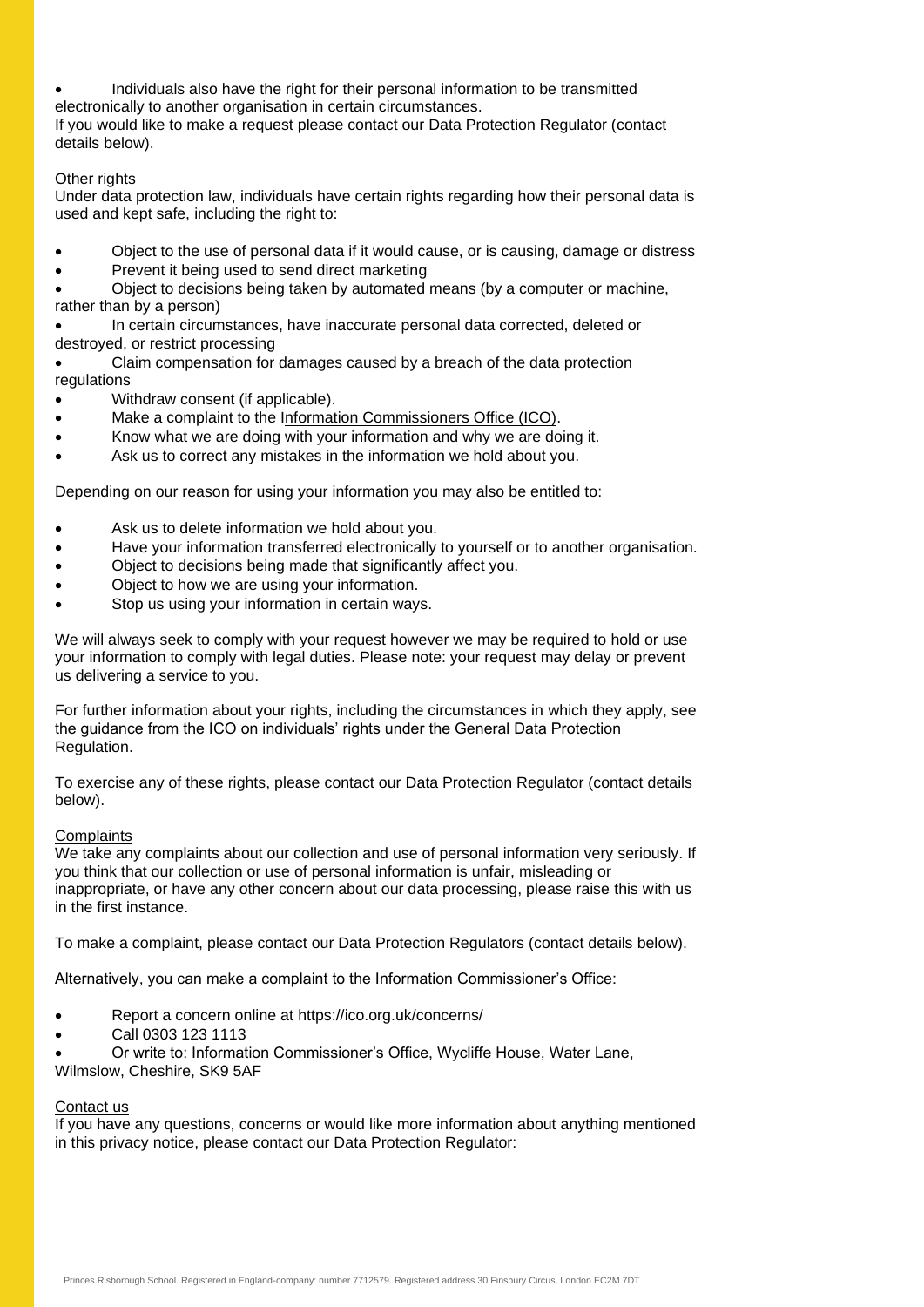Insignis Academy Trust c/o Princes Risborough School, Merton Road, Princes Risborough, Buckinghamshire, HP27 0DR. Telephone: 01844 345496. Email: office@prsbucks.com.